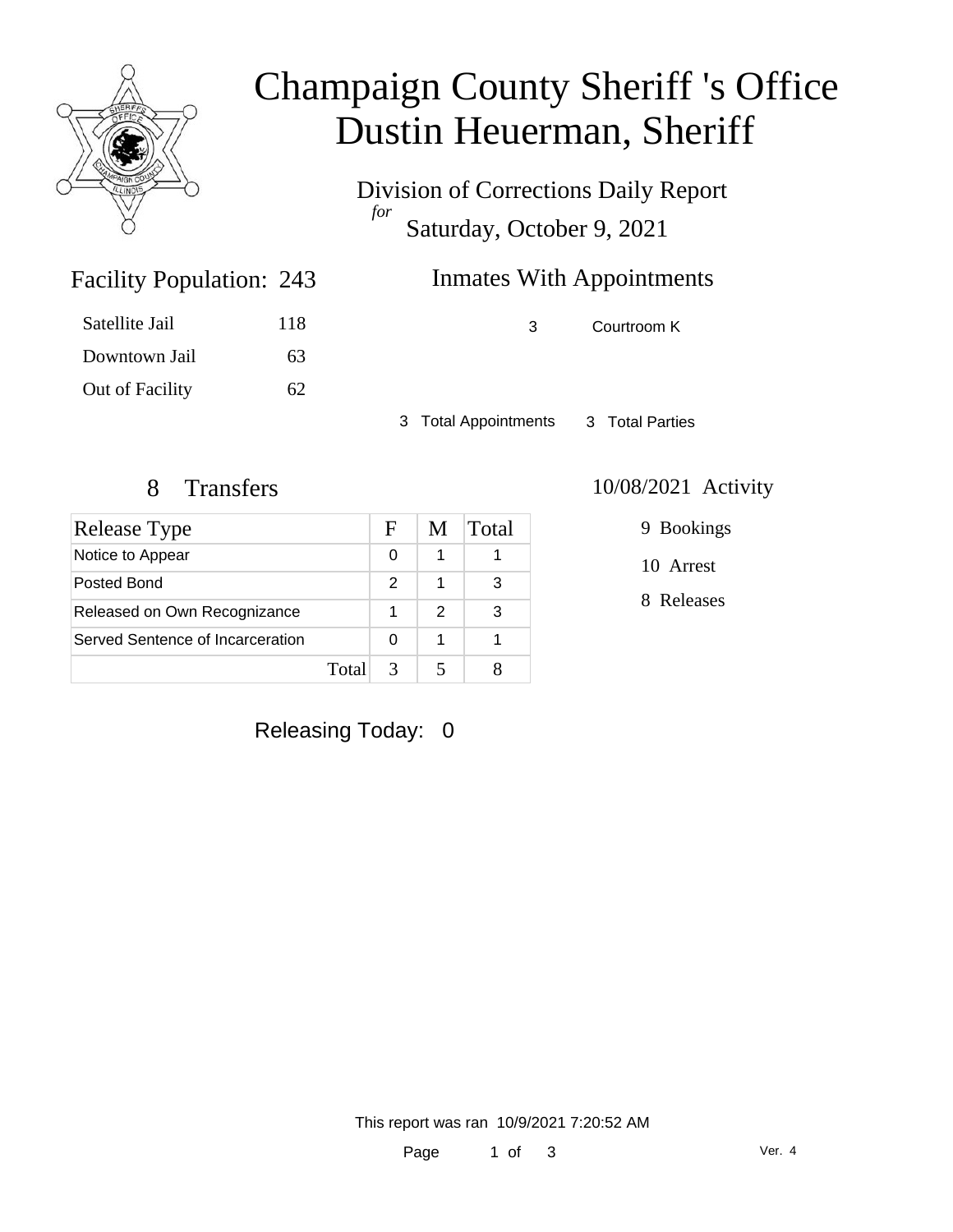

# Champaign County Sheriff 's Office Dustin Heuerman, Sheriff

Division of Corrections Daily Report *for* Saturday, October 9, 2021

#### Custody Status Count

- Electronic Home Dentention 17
	- Felony Arraignment 5
		- Felony Other 3
	- Felony Pre-Sentence 7
		- Felony Pre-Trial 167
	- Felony Pre-Trial DUI 3
	- Felony Sentenced CCSO 3
	- Felony Sentenced IDOC 16
		- Hold Other 1
	- Misdemeanor Arraignment 3
		- Misdemeanor Pre-Trial 3
			- Petition to Revoke 3
			- Remanded to DHS 12
				- Total 243

This report was ran 10/9/2021 7:20:52 AM